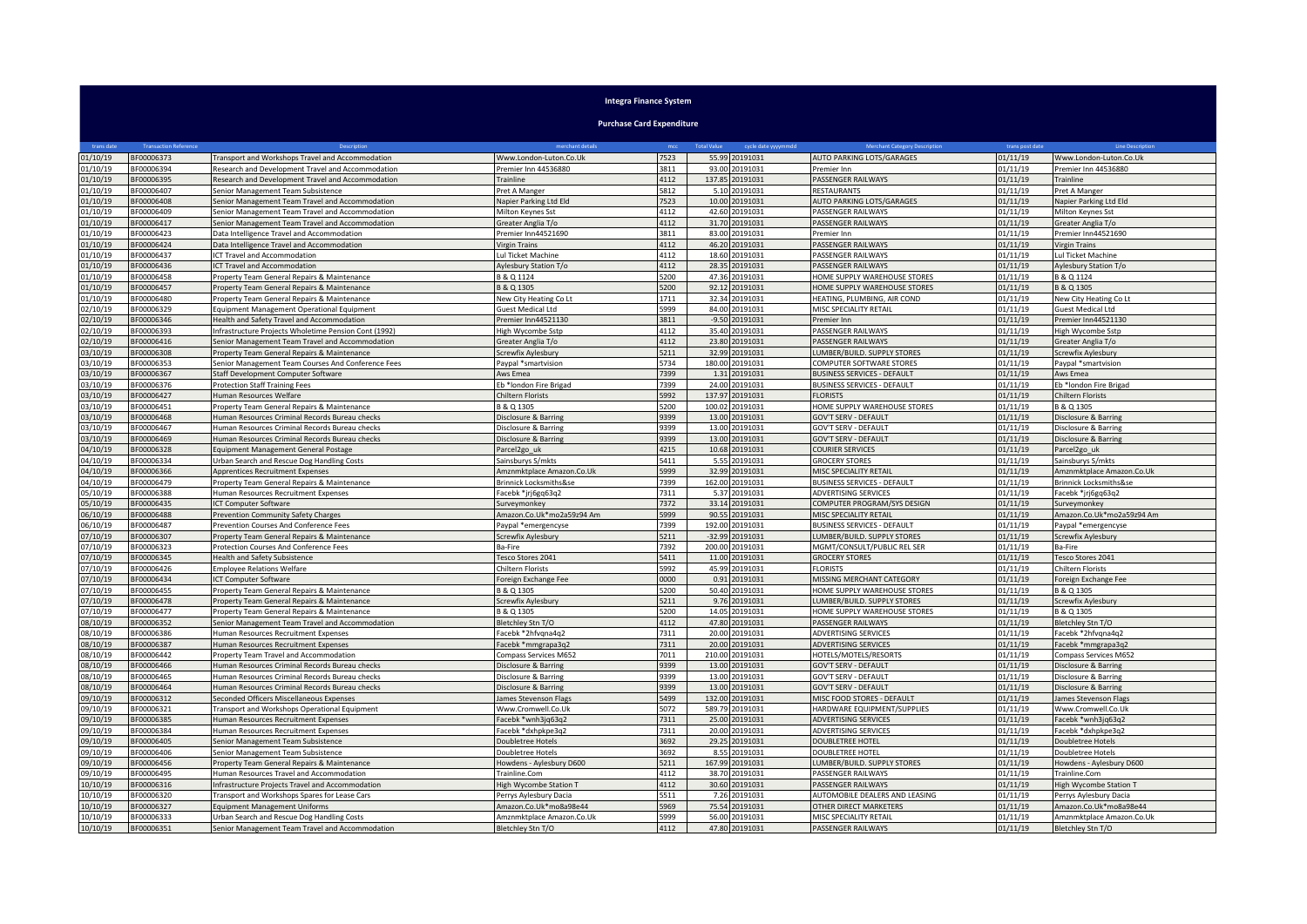| 10/10/19<br>BF00006383 | Human Resources Recruitment Expenses                      | Facebk *x9f3cpa3q2            | 7311 |        | 25.00 20191031  | <b>ADVERTISING SERVICES</b>        | 01/11/19 | Facebk *x9f3cpa3q2               |
|------------------------|-----------------------------------------------------------|-------------------------------|------|--------|-----------------|------------------------------------|----------|----------------------------------|
| 0/10/19<br>3F00006392  | Infrastructure Projects Wholetime Pension Cont (1992)     | <b>High Wycombe Station T</b> | 4112 |        | 30.60 20191031  | PASSENGER RAILWAYS                 | 01/11/19 | High Wycombe Station T           |
|                        |                                                           |                               |      |        |                 |                                    |          |                                  |
| 0/10/19<br>3F00006433  | <b>CT Computer Hardware</b>                               | Amznmktplace Amazon.Co.Ul     | 5999 | 12.21  | 20191031        | MISC SPECIALITY RETAIL             | 01/11/19 | Amznmktplace Amazon.Co.Uk        |
| 10/10/19<br>BF00006433 | ICT Computer Hardware                                     | Amznmktplace Amazon.Co.Uk     | 5999 | 46.80  | 20191031        | MISC SPECIALITY RETAIL             | 01/11/19 | Amazon Market Place              |
| 0/10/19<br>BF00006454  | Property Team General Repairs & Maintenance               | B & Q 1305                    | 5200 | 91.48  | 20191031        | HOME SUPPLY WAREHOUSE STORES       | 01/11/19 | 3 & Q 1305                       |
| 10/10/19<br>3F00006470 | Human Resources Travel and Accommodation                  | Trainline.Com                 | 4112 | 56.65  | 20191031        | PASSENGER RAILWAYS                 | 01/11/19 | Trainline.Com                    |
| 0/10/19<br>3F00006494  | Human Resources Travel and Accommodation                  | eighton Buzz T/O              | 4112 | 39.20  | 0191031         | PASSENGER RAILWAYS                 | 01/11/19 | Leighton Buzz T/C                |
| 0/10/19<br>BF00006493  | luman Resources Travel and Accommodation                  | Parking Charge                | 7523 | 9.00   | 0191031         | AUTO PARKING LOTS/GARAGES          | 01/11/19 | Parking Charge                   |
| 11/10/19<br>BF00006319 | Transport and Workshops Spares for Red Fleet              | Ch Morgan                     | 8911 |        | 67.20 20191031  | ARCHITECTURAL/ENG/SURVEY           | 01/11/19 | Ch Morgan                        |
| 11/10/19<br>BF00006375 | Protection Travel and Accommodation                       | Milton Keynes T/O             | 4112 |        | 47.80 20191031  | PASSENGER RAILWAYS                 | 01/11/19 | Milton Keynes T/O                |
|                        |                                                           |                               | 7349 |        |                 |                                    |          |                                  |
| 11/10/19<br>3F00006378 | Senior Management Team Miscellaneous Expenses             | Clean Getaway                 |      |        | 12.00 20191031  | CLEAN/MAINT/JANITORAL SERV         | 01/11/19 | Clean Getaway                    |
| 11/10/19<br>BF00006381 | Human Resources Recruitment Expenses                      | Facebk *gprppn64q2            | 7311 |        | 40.00 20191031  | ADVERTISING SERVICES               | 01/11/19 | Facebk *gprppn64q2               |
| 1/10/19<br>BF00006453  | Property Team General Repairs & Maintenance               | B & Q 1305                    | 5200 |        | 58.33 20191031  | HOME SUPPLY WAREHOUSE STORES       | 01/11/19 | B & Q 1305                       |
| 1/10/19<br>3F00006476  | Property Team General Repairs & Maintenance               | <b>Buildbase - Aylesbury</b>  | 5211 | 157.36 | 20191031        | UMBER/BUILD, SUPPLY STORES         | 01/11/19 | Buildbase - Avlesbury            |
| 1/10/19<br>3F00006475  | Property Team General Repairs & Maintenance               | Vww.Handlestore.Com           | 5072 | 43.28  | 0191031         | HARDWARE EQUIPMENT/SUPPLIES        | 1/11/19  | Www.Handlestore.Com              |
| 2/10/19<br>3F00006382  | Iuman Resources Recruitment Expenses                      | acebk *z94etna4q2             | 7311 | 60.00  | 0191031         | ADVERTISING SERVICES               | 01/11/19 | acebk *z94etna4q2                |
| 3/10/19<br>BF00006315  | taff Development Staff Training Fees                      | Airbnb * Hmadttxan4           | 7011 | 174.38 | 0191031         | <b>IOTELS/MOTELS/RESORTS</b>       | 01/11/19 | Airbnb * Hmadttxan4              |
| 4/10/19<br>BF00006304  | Protection Course Catering Costs                          | Son Of Steak                  | 5812 | 30.90  | 20191031        | <b>RESTAURANTS</b>                 | 01/11/19 | Son Of Steak                     |
|                        |                                                           |                               |      |        |                 |                                    |          |                                  |
| L4/10/19<br>BF00006380 | Human Resources Recruitment Expenses                      | Facebk *t8tsynn3q2            | 7311 | 90.00  | 0191031         | ADVERTISING SERVICES               | 01/11/19 | Facebk *t8tsynn3q2               |
| 5/10/19<br>3F00006298  | Protection Subsistence                                    | Vagamama Nottingham           | 5812 | 37.60  | 0191031         | <b>RESTAURANTS</b>                 | 01/11/19 | Wagamama Nottingham              |
| 15/10/19<br>BF00006314 | Infrastructure Projects Travel and Accommodation          | ligh Wycombe Station T        | 4112 |        | 25.00 20191031  | PASSENGER RAILWAYS                 | 01/11/19 | High Wycombe Station T           |
| BF00006344<br>L5/10/19 | Health and Safety Travel and Accommodation                | Trainline.Com                 | 4112 |        | 37.63 20191031  | PASSENGER RAILWAYS                 | 01/11/19 | Trainline.Com                    |
| 3F00006371<br>5/10/19  | Transport and Workshops Travel and Accommodation          | Dumfries Arms Hotel           | 5812 |        | 70.00 20191031  | <b>RESTAURANTS</b>                 | 01/11/19 | Dumfries Arms Hotel              |
| 5/10/19<br>BF00006372  | Transport and Workshops Subsistence                       | William Beardmore 1951        | 5812 |        | 14.25 20191031  | RESTAURANTS                        | 01/11/19 | William Beardmore 1951           |
| 5/10/19<br>3F00006390  | Gerrards Cross Fire Station Wholetime Pension Cont (2015) | <b>Ellies Framing</b>         | 5999 |        | 10.00 20191031  | MISC SPECIALITY RETAIL             | 01/11/19 | <b>Ellies Framing</b>            |
| 5/10/19<br>3F00006391  | Infrastructure Projects Travel and Accommodation          | ligh Wycombe Station T        | 4112 | 25.00  | 20191031        | PASSENGER RAILWAYS                 | 01/11/19 | <b>High Wycombe Station T</b>    |
|                        |                                                           |                               |      |        |                 |                                    |          |                                  |
| 5/10/19<br>BF00006404  | Senior Management Team Travel and Accommodation           | Trainline.Com                 | 4112 | 44.85  | 20191031        | PASSENGER RAILWAYS                 | 01/11/19 | Trainline.Com                    |
| 5/10/19<br>3F00006450  | Property Team General Repairs & Maintenance               | B & Q 1305                    | 5200 | 31.30  | 0191031         | HOME SUPPLY WAREHOUSE STORES       | 01/11/19 | B & Q 1305                       |
| 3F00006474<br>5/10/19  | roperty Team General Repairs & Maintenance                | crewfix Aylesbury             | 5211 | 66.96  | 0191031         | UMBER/BUILD. SUPPLY STORES         | 01/11/19 | Screwfix Aylesbury               |
| 6/10/19<br>BF00006297  | Protection Subsistence                                    | .<br>Canal House              | 5813 | 19.90  | 20191031        | BARS/TAVERNS/LOUNGES/DISCOS        | 01/11/19 | Canal House                      |
| 16/10/19<br>BF00006326 | Equipment Management General Postage                      | Parcel2go_uk                  | 4215 | 7.98   | 20191031        | <b>COURIER SERVICES</b>            | 01/11/19 | Parcel2go_uk                     |
| 16/10/19<br>3F00006389 | Gerrards Cross Fire Station Wholetime Pension Cont (2015) | <b>Timpson Ltd</b>            | 7251 |        | 10.00 20191031  | SHOE REPAIR/SHINE/HAT CLEAN        | 01/11/19 | Timpson Ltd                      |
| 16/10/19<br>BF00006403 | Senior Management Team Travel and Accommodation           | Napier Parking Ltd Eld        | 7523 |        | 10.00 20191031  | AUTO PARKING LOTS/GARAGES          | 01/11/19 | Napier Parking Ltd Eld           |
|                        |                                                           |                               |      |        |                 |                                    |          |                                  |
| BF00006430<br>16/10/19 | Senior Management Team Travel and Accommodation           | Aylesbury Sstp                | 4112 |        | 49.20 20191031  | PASSENGER RAILWAYS                 | 01/11/19 | Aylesbury Sstp                   |
| 3F00006463<br>16/10/19 | Juman Resources Criminal Records Bureau checks            | Disclosure & Barring          | 9399 |        | 13.00 20191031  | <b>GOV'T SERV - DEFAULT</b>        | 01/11/19 | Disclosure & Barring             |
| 3F00006461<br>6/10/19  | Human Resources Criminal Records Bureau checks            | Disclosure & Barring          | 9399 |        | 13.00 20191031  | <b>GOV'T SERV - DEFAULT</b>        | 01/11/19 | Disclosure & Barring             |
| 16/10/19<br>3F00006460 | Human Resources Criminal Records Bureau checks            | Disclosure & Barring          | 9399 |        | 13.00 20191031  | <b>GOV'T SERV - DEFAULT</b>        | 01/11/19 | Disclosure & Barring             |
| 6/10/19<br>3F00006462  | Human Resources Criminal Records Bureau checks            | Disclosure & Barring          | 9399 | 13.00  | 0191031         | <b>GOV'T SERV - DEFAULT</b>        | 01/11/19 | Disclosure & Barring             |
| 16/10/19<br>3F00006473 | Property Team General Repairs & Maintenance               | Ct Wilson & Son Ltd           | 5399 | 18.39  | 0191031         | MISC GEN MERCHANDISE - DEF         | 01/11/19 | Ct Wilson & Son Ltd              |
| 16/10/19<br>BF00006491 | Iuman Resources Travel and Accommodation                  | Trainline                     | 4112 | 214.13 | 0191031         | PASSENGER RAILWAYS                 | 01/11/19 | Trainline                        |
| 3F00006492<br>16/10/19 | luman Resources Travel and Accommodation                  | ndigo Uk                      | 7523 | 11.00  | 0191031         | AUTO PARKING LOTS/GARAGES          | 01/11/19 | ndigo Uk                         |
| 3F00006302             |                                                           |                               | 3811 | 8.00   | 20191031        | remier Inn                         |          |                                  |
| 7/10/19                | Protection Travel and Accommodation                       | remier Inn44015485            |      |        |                 |                                    | 01/11/19 | Premier Inn44015485              |
| 17/10/19<br>BF00006311 | Operational Training Water Awareness Training             | Cotswold Outdoor              | 5651 | 27.00  | 20191031        | <b>FAMILY CLOTHING STORES</b>      | 01/11/19 | Cotswold Outdoor                 |
| 17/10/19<br>BF00006325 | Equipment Management Operational Equipment                | Paypal *trafficsafe           | 7399 |        | 26.99 20191031  | <b>BUSINESS SERVICES - DEFAULT</b> | 01/11/19 | Paypal *trafficsafe              |
| 7/10/19<br>F00006324   | Equipment Management Operational Equipment                | Amznmktplace Amazon.Co.Uk     | 5999 |        | 25.47 20191031  | MISC SPECIALITY RETAIL             | 01/11/19 | Amznmktplace Amazon.Co.Uk        |
| 17/10/19<br>3F00006342 | Health and Safety Travel and Accommodation                | Trainline                     | 4112 |        | 47.44 20191031  | PASSENGER RAILWAYS                 | 01/11/19 | Trainline                        |
| 17/10/19<br>BF00006343 | lealth and Safety Travel and Accommodation                | Trainline.Com                 | 4112 |        | 38.34 20191031  | PASSENGER RAILWAYS                 | 01/11/19 | Trainline.Com                    |
| 7/10/19<br>3F00006350  | Senior Management Team Travel and Accommodation           | Milton Keynes Sst             | 4112 |        | 47.80 20191031  | PASSENGER RAILWAYS                 | 01/11/19 | Milton Keynes Sst                |
| BF00006402<br>7/10/19  | Senior Management Team Travel and Accommodation           | Trainline.Com                 | 4112 |        | 38.14 20191031  | PASSENGER RAILWAYS                 | 01/11/19 | Trainline.Com                    |
| 17/10/19<br>3F00006415 | Senior Management Team Travel and Accommodation           | Greater Anglia T/o            | 4112 | 23.80  | 20191031        | PASSENGER RAILWAYS                 | 01/11/19 | Greater Anglia T/o               |
|                        |                                                           |                               |      |        |                 |                                    |          |                                  |
| 7/10/19<br>BF00006449  | Property Team General Repairs & Maintenance               | 3 & Q 1305                    | 5200 | 14.90  | 0191031         | HOME SUPPLY WAREHOUSE STORES       | 01/11/19 | B & Q 1305                       |
| 18/10/19<br>3F00006300 | <b>Protection Course Catering Costs</b>                   | Aldi 109 775                  | 5411 | 112.10 | 0191031         | <b>GROCERY STORES</b>              | 01/11/19 | Aldi 109 775                     |
| 18/10/19<br>BF00006301 | <b>Protection Course Catering Costs</b>                   | Asda Stores                   | 5411 | 158.17 | 0191031         | <b>GROCERY STORES</b>              | 01/11/19 | Asda Stores                      |
| 8/10/19<br>3F00006349  | Senior Management Team Courses And Conference Fees        | lurys Inn Waterfront Brig     | 7011 | 295.00 | 20191031        | HOTELS/MOTELS/RESORTS              | 01/11/19 | <b>Jurys Inn Waterfront Brig</b> |
| 18/10/19<br>3F00006428 | Senior Management Team Subsistence                        | Oyster Shed                   | 5812 | 13.00  | 20191031        | RESTAURANTS                        | 01/11/19 | Oyster Shed                      |
| 8/10/19<br>BF00006429  | Senior Management Team Travel and Accommodation           | Aylesbury Sstp                | 4112 | 49.20  | 20191031        | PASSENGER RAILWAYS                 | 01/11/19 | Aylesbury Sstp                   |
| 3F00006303<br>19/10/19 | <b>Protection Course Catering Costs</b>                   | Wm Morrisons Store            | 5411 | 14.40  | 20191031        | <b>GROCERY STORES</b>              | 01/11/19 | Wm Morrisons Store               |
|                        |                                                           |                               |      |        |                 |                                    |          |                                  |
| 19/10/19<br>3F00006365 | Apprentices Catering and Domestic Equip                   | Dominos Pizza                 | 5814 |        | 93.00 20191031  | FAST FOOD RESTAURANTS              | 01/11/19 | Dominos Pizza                    |
| 3F00006364<br>20/10/19 | Apprentices Catering and Domestic Equip                   | Ominos Pizza 28091            | 5814 |        | 90.99 20191031  | <b>FAST FOOD RESTAURANTS</b>       | 01/11/19 | Dominos Pizza 28091              |
| 0/10/19<br>BF00006441  | Property Team Travel and Accommodation                    | Compass Services M652         | 7011 | 210.00 | 20191031        | HOTELS/MOTELS/RESORTS              | 01/11/19 | Compass Services M652            |
| 0/10/19<br>3F00006486  | Prevention Community Safety Charges                       | Amazon.Co.Uk*mo8mw1h54 Am     | 5999 |        | 16.55 20191031  | MISC SPECIALITY RETAIL             | 01/11/19 | Amazon.Co.Uk*mo8mw1h54 Am        |
| 1/10/19<br>3F00006313  | Infrastructure Projects Travel and Accommodation          | Trainline.Com                 | 4112 |        | 229.33 20191031 | PASSENGER RAILWAYS                 | 01/11/19 | Trainline.Com                    |
| 1/10/19<br>BF00006318  | Transport and Workshops Operational Equipment             | owervamp Limited              | 8911 | 330.64 | 20191031        | ARCHITECTURAL/ENG/SURVEY           | 01/11/19 | Powervamp Limited                |
| 1/10/19<br>BF00006363  | Apprentices Travel and Accommodation                      | <b>Nov Ob Ticket</b>          | 4112 | 95.60  | 0191031         | PASSENGER RAILWAYS                 | 01/11/19 | nvoy Ob Ticke                    |
| 1/10/19<br>3F00006362  |                                                           |                               | 7523 | 10.00  | 0191031         | AUTO PARKING LOTS/GARAGES          | 01/11/19 |                                  |
|                        | Apprentices Travel and Accommodation                      | Napier Parking Ltd Tra        |      |        |                 |                                    |          | Napier Parking Ltd Tra           |
| 1/10/19<br>BF00006401  | Senior Management Team Travel and Accommodation           | rainline.Com                  | 4112 | 38.14  | 20191031        | ASSENGER RAILWAYS                  | 01/11/19 | rainline.Com                     |
| 1/10/19<br>BF00006414  | Senior Management Team Travel and Accommodation           | Greater Anglia T/o            | 4112 | 31.70  | 20191031        | PASSENGER RAILWAYS                 | 01/11/19 | Greater Anglia T/o               |
| 21/10/19<br>3F00006425 | Human Resources Welfare                                   | <b>Chiltern Florists</b>      | 5992 | 43.99  | 20191031        | LORISTS                            | 01/11/19 | <b>Chiltern Florists</b>         |
| 21/10/19<br>BF00006440 | Property Team Travel and Accommodation                    | Premier Inn44521325           | 3811 |        | 268.00 20191031 | Premier Inn                        | 01/11/19 | Premier Inn44521325              |
|                        |                                                           |                               |      |        |                 |                                    |          |                                  |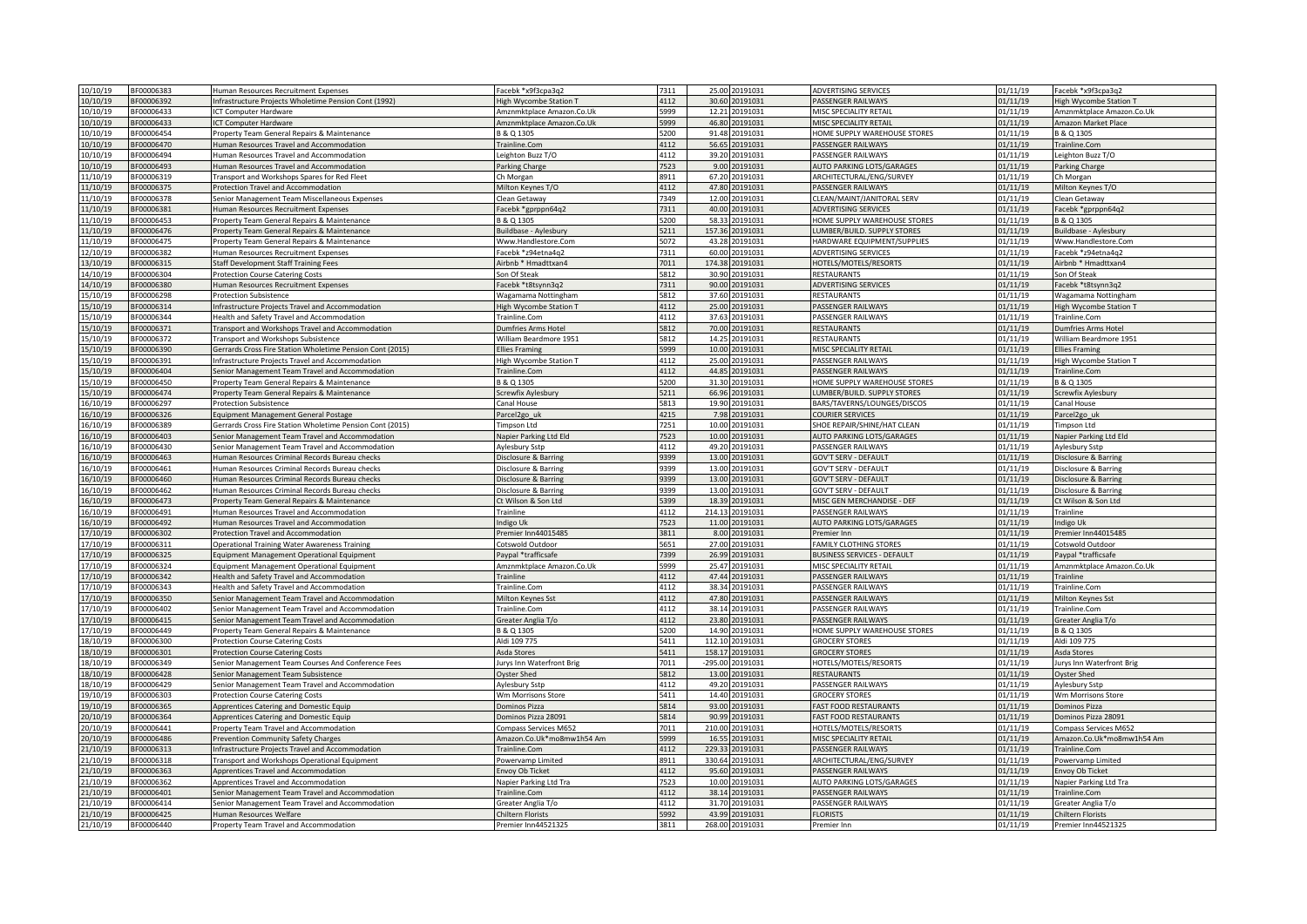| 21/10/19             | BF00006472               | Property Team General Repairs & Maintenance                                                | <b>Shell Princes</b>                               | 5541         | 13.00 20191031                      | <b>SERVICE STATIONS</b>                                    | 01/11/19             | <b>Shell Princes</b>                               |
|----------------------|--------------------------|--------------------------------------------------------------------------------------------|----------------------------------------------------|--------------|-------------------------------------|------------------------------------------------------------|----------------------|----------------------------------------------------|
| 22/10/19             | BF00006299               | <b>Protection Course Catering Costs</b>                                                    | Wm Morrisons Store                                 | 5411         | 20191031<br>32.76                   | <b>GROCERY STORES</b>                                      | 01/11/19             | Wm Morrisons Store                                 |
| 22/10/19             | BF00006379               | Human Resources Recruitment Expenses                                                       | acebk *wj8a3p24q2                                  | 7311         | 62.92<br>20191031                   | ADVERTISING SERVICES                                       | 01/11/19             | acebk *wi8a3p24g2                                  |
|                      |                          |                                                                                            |                                                    | 4112         |                                     |                                                            |                      |                                                    |
| 22/10/19             | BF00006400               | Senior Management Team Travel and Accommodation                                            | Trainline.Com                                      |              | 38.14<br>20191031                   | PASSENGER RAILWAYS                                         | 01/11/19             | Trainline.Com                                      |
| 22/10/19             | BF00006399               | enior Management Team Travel and Accommodation                                             | Napier Parking Ltd Eld                             | 523          | 10.00<br>20191031                   | AUTO PARKING LOTS/GARAGES                                  | 01/11/19             | Napier Parking Ltd Eld                             |
| 22/10/19             | BF00006447               | Property Team General Repairs & Maintenance                                                | B & Q 1305                                         | 5200         | 213.82<br>20191031                  | HOME SUPPLY WAREHOUSE STORES                               | 01/11/19             | B & Q 1305                                         |
| 22/10/19             | BF00006448               | Property Team General Repairs & Maintenance                                                | B & Q 1305                                         | 5200         | 22.65<br>0191031                    | HOME SUPPLY WAREHOUSE STORES                               | 01/11/19             | B & Q 1305                                         |
| 22/10/19             | 3F00006485               | <b>Prevention Community Safety Charges</b>                                                 | Amazon.Co.Uk Amazon.Co.Uk                          | 5999         | 0191031<br>$-0.24$                  | MISC SPECIALITY RETAIL                                     | 01/11/19             | Amazon.Co.Uk Amazon.Co.Uk                          |
| 23/10/19             | BF00006309               | Protection Travel and Accommodation                                                        | Mkc Parking Ringgo                                 | 7523         | 4.18 20191031                       | AUTO PARKING LOTS/GARAGES                                  | 01/11/19             | Mkc Parking Ringgo                                 |
| 23/10/19             | BF00006317               | <b>Transport and Workshops Spares for Red Fleet</b>                                        | B & Q 1305                                         | 5200         | 13.90<br>20191031                   | HOME SUPPLY WAREHOUSE STORES                               | 01/11/19             | B & Q 1305                                         |
| 23/10/19             | BF00006355               | Research and Development Operational Equipment                                             | Hughes Safety Showers                              | 5085         | 494.40 20191031                     | <b>INDUSTRIAL SUPPLIES - DEF</b>                           | 01/11/19             | lughes Safety Showers                              |
| 23/10/19             | BF00006360               |                                                                                            |                                                    |              |                                     |                                                            |                      |                                                    |
|                      |                          | Staff Development Computer Software                                                        | Beaver Builder                                     | 7372         | 46.26<br>20191031                   | COMPUTER PROGRAM/SYS DESIGN                                | 01/11/19             | Beaver Builder                                     |
| 23/10/19             | BF00006398               | Senior Management Team Travel and Accommodation                                            | Shell Broughton                                    | 5541         | 15.29 20191031                      | <b>SERVICE STATIONS</b>                                    | 01/11/19             | Shell Broughton                                    |
| 23/10/19             | BF00006422               | <b>ICT Computer Hardware</b>                                                               | Amznmktplace Amazon.Co.Uk                          | 5999         | 19.40 20191031                      | MISC SPECIALITY RETAIL                                     | 01/11/19             | Amznmktplace Amazon.Co.Uk                          |
| 23/10/19             | 3F00006432               | CT Computer Software                                                                       | Msft * <e02009bkl3></e02009bkl3>                   | 5045         | 3.80<br>20191031                    | COMPUTERS/PERIPHERALS/SOFTWARE                             | 01/11/19             | Msft * <e02009bkl3></e02009bkl3>                   |
| 23/10/19             | BF00006439               | Property Team Course Catering Costs                                                        | Co-Op Group 620608                                 | 5411         | 25.95<br>0191031                    | <b>GROCERY STORES</b>                                      | 01/11/19             | Co-Op Group 620608                                 |
| 23/10/19             | 3F00006444               | Property Team General Repairs & Maintenance                                                | 8 & Q 1305                                         | 5200         | 2.75<br>0191031                     | <b>IOME SUPPLY WAREHOUSE STORES</b>                        | 01/11/19             | 8 & Q 1305                                         |
| 23/10/19             | BF00006445               | Property Team General Repairs & Maintenance                                                | B & Q 1305                                         | 5200         | 19.22<br>20191031                   | HOME SUPPLY WAREHOUSE STORES                               | 01/11/19             | 8 & Q 1305                                         |
| 24/10/19             | BF00006361               | Staff Development Computer Software                                                        | Foreign Exchange Fee                               | 0000         | 1.27<br>20191031                    | MISSING MERCHANT CATEGORY                                  | 01/11/19             | Foreign Exchange Fee                               |
| 24/10/19             | BF00006359               | Staff Development Computer Software                                                        | Dnh*sucuri Website Securi                          | 5734         | 9.38 20191031                       | COMPUTER SOFTWARE STORES                                   | 01/11/19             | Dnh*sucuri Website Securi                          |
|                      | BF00006397               |                                                                                            |                                                    |              | 20191031                            | AUTO PARKING LOTS/GARAGES                                  | 01/11/19             |                                                    |
| 24/10/19             |                          | Senior Management Team Travel and Accommodation                                            | Mkc Parking Ringgo                                 | 7523         | 10.38                               |                                                            |                      | Mkc Parking Ringgo                                 |
| 24/10/19             | BF00006396               | Senior Management Team Travel and Accommodation                                            | Lul Ticket Machine                                 | 4112         | 13.10 20191031                      | PASSENGER RAILWAYS                                         | 01/11/19             | Lul Ticket Machine                                 |
| 24/10/19             | BF00006413               | Senior Management Team Travel and Accommodation                                            | Greater Anglia T/o                                 | 4112         | 23.80 20191031                      | PASSENGER RAILWAYS                                         | 01/11/19             | Greater Anglia T/o                                 |
| 24/10/19             | BF00006420               | Senior Management Team Subsistence                                                         | Sainsburys S/mkts                                  | 5411         | 20191031<br>3.80                    | <b>GROCERY STORES</b>                                      | 01/11/19             | ainsburys S/mkts                                   |
| 24/10/19             | BF00006419               | Finance Subs Professional/Nat Bodies                                                       | Acca                                               | 8641         | 79.00 20191031                      | CIVIC/SOCIAL/FRATERNAL ASSC                                | 01/11/19             | Acca                                               |
| 24/10/19             | BF00006421               | <b>ICT Computer Hardware</b>                                                               | Pavpal *cpc Preston                                | 5065         | 58.50<br>20191031                   | ELECTRICAL PARTS/EQUIPMENT                                 | 01/11/19             | Paypal *cpc Preston                                |
| 24/10/19             | BF00006438               | Property Team Travel and Accommodation                                                     | Compass Services M652                              | 7011         | 140.00<br>0191031                   | <b>HOTELS/MOTELS/RESORTS</b>                               | 01/11/19             | Compass Services M652                              |
| 24/10/19             | BF00006446               | Property Team General Repairs & Maintenance                                                | B & Q 1305                                         | 5200         | 30.00<br>20191031                   | HOME SUPPLY WAREHOUSE STORES                               | 01/11/19             | 3 & Q 1305                                         |
| 25/09/19             | BF00006305               | Apprentices Travel and Accommodation                                                       | <b>Trainline</b>                                   | 4112         | 83.90<br>0190930                    | PASSENGER RAILWAYS                                         | 01/11/19             | Trainline                                          |
|                      |                          |                                                                                            |                                                    |              |                                     |                                                            |                      |                                                    |
| 25/10/19             | BF00006306               | Property Team General Repairs & Maintenance                                                | Ao Retail Limited                                  | 5722         | 20191031<br>269.00                  | <b>IOUSEHOLD APPLIANCE STORES</b>                          | 01/11/19             | Ao Retail Limited                                  |
| 25/10/19             | BF00006330               | Urban Search and Rescue Dog Handling Costs                                                 | Dragonfly                                          | 7011         | 16.90<br>20191031                   | HOTELS/MOTELS/RESORTS                                      | 01/11/19             | Dragonfly                                          |
| 25/10/19             | BF00006358               | Staff Development Computer Software                                                        | Foreign Exchange Fee                               | 0000         | 0.26<br>20191031                    | MISSING MERCHANT CATEGORY                                  | 01/11/19             | Foreign Exchange Fee                               |
| 25/10/19             | 3F00006412               | Senior Management Team Travel and Accommodation                                            | Greater Anglia T/o                                 | 4112         | 15.90<br>0191031                    | PASSENGER RAILWAYS                                         | 01/11/19             | Greater Anglia T/o                                 |
| 25/10/19             | BF00006431               | ICT Computer Hardware                                                                      | Amznmktplace                                       | 5999         | 49.90 20191031                      | MISC SPECIALITY RETAIL                                     | 01/11/19             | Amznmktplace                                       |
| 25/10/19             | BF00006431               | CT Computer Hardware                                                                       | Amznmktplace                                       | 5999         | 29.95<br>20191031                   | MISC SPECIALITY RETAIL                                     | 01/11/19             | Amazon Market Place                                |
| 26/09/19             | BF00006341               | Urban Search and Rescue Course Catering Costs                                              | The White Horse Morledge                           | 5812         | 43.75<br>20190930                   | RESTAURANTS                                                | 01/11/19             | The White Horse Morledge                           |
| 26/09/19             | BF00006347               | Health and Safety Subsistence                                                              | Tesco Stores 2041                                  | 5411         | 14.78 20190930                      | <b>GROCERY STORES</b>                                      | 01/11/19             | Tesco Stores 2041                                  |
|                      |                          |                                                                                            |                                                    |              |                                     |                                                            |                      |                                                    |
| 26/09/19             | BF00006348               | Health and Safety Subsistence                                                              | Parcel2go uk                                       | 4215         | 14.16 20190930                      | COURIER SERVICES                                           | 01/11/19             | Parcel2go uk                                       |
| 26/09/19             | BF00006354               | Senior Management Team Courses And Conference Fees                                         | <b>Hiex Derby Pride</b>                            | 3501         | 69.99<br>20190930                   | <b>OLIDAY INN</b>                                          | 01/11/19             | Hiex Derby Pride                                   |
| 26/09/19             | BF00006356               | Research and Development General Postage                                                   | Parcel <sub>2gouk</sub>                            | 4215         | 11.52 20190930                      | COURIER SERVICES                                           | 01/11/19             | arcel <sub>2gouk</sub>                             |
| 26/09/19             | BF00006369               | Apprentices Travel and Accommodation                                                       | Napier Parking Ltd Tra                             | 7523         | 10.00<br>20190930                   | <b>AUTO PARKING LOTS/GARAGES</b>                           | 01/11/19             | <b>Napier Parking Ltd Tra</b>                      |
| 26/09/19             | BF00006374               | Transport and Workshops Spares for Lease Cars                                              | My-Accessories.Co.Uk                               | 399          | 11.16<br>20190930                   | <b>VIISC GEN MERCHANDISE - DEF</b>                         |                      |                                                    |
|                      |                          |                                                                                            |                                                    |              |                                     |                                                            | 01/11/19             | My-Accessories.Co.Uk                               |
| 26/09/19             | BF00006411               | Senior Management Team Travel and Accommodation                                            | Trainline.Com                                      | 4112         | 20190930<br>38.14                   | PASSENGER RAILWAYS                                         | 01/11/19             | Trainline.Com                                      |
|                      | BF00006484               |                                                                                            |                                                    |              | 270.72<br>20190930                  |                                                            | 01/11/19             |                                                    |
| 26/09/19             |                          | Property Team General Repairs & Maintenance                                                | Www.Watco.Co.Uk                                    | 5713         |                                     | <b>FLOOR COVERING STORES</b>                               |                      | Www.Watco.Co.Uk                                    |
| 26/10/19             | BF00006332               | Urban Search and Rescue Dog Handling Costs                                                 | Table Table4101057                                 | 5812         | 16.68<br>0191031                    | RESTAURANTS                                                | 01/11/19             | able Table41010579                                 |
| 27/09/19             | BF00006322               | <b>Transport and Workshops Protective Clothing</b>                                         | Www.Toolstation.Com                                | 5251         | 53.54 20190930                      | HARDWARE STORES                                            | 01/11/19             | Www.Toolstation.Com                                |
| 27/09/19             | BF00006322               | <b>Transport and Workshops Protective Clothing</b>                                         | Www.Toolstation.Com                                | 5251         | 13.94<br>20190930                   | HARDWARE STORES                                            | 01/11/19             | protective equipment                               |
| 27/09/19             | BF00006338               | Urban Search and Rescue Travel and Accommodation                                           | Intu Parking Derby                                 | 7523         | 8.00<br>20190930                    | <b>NUTO PARKING LOTS/GARAGES</b>                           | 01/11/19             | ntu Parking Derby                                  |
| 27/09/19             | BF00006335               | Urban Search and Rescue Travel and Accommodation                                           | Intu Parking Derby                                 | 7523         | 8.00 20190930                       | AUTO PARKING LOTS/GARAGES                                  | 01/11/19             | Intu Parking Derby                                 |
| 27/09/19             | BF00006410               | Senior Management Team Travel and Accommodation                                            | Napier Parking Ltd Eld                             | 7523         | 10.00 20190930                      | AUTO PARKING LOTS/GARAGES                                  | 01/11/19             | Napier Parking Ltd Eld                             |
| 27/09/19             | BF00006418               | Senior Management Team Subsistence                                                         | Pentahotel Derby                                   | 3653         | 12.00 20190930                      | PENTA HOTELS                                               | 01/11/19             | Pentahotel Derby                                   |
| 27/09/19             | 3F00006452               |                                                                                            | 3 & Q 1305                                         | 5200         | 20190930<br>12.04                   | <b>IOME SUPPLY WAREHOUSE STORES</b>                        | 01/11/19             | 8 & Q 1305                                         |
|                      | BF00006490               | Property Team General Repairs & Maintenance                                                |                                                    | 9399         | 2.00<br>20190930                    | <b>GOV'T SERV - DEFAULT</b>                                |                      |                                                    |
| 27/09/19             |                          | Prevention Mileage and Lump Sum                                                            | Wycombe District Counc                             |              |                                     |                                                            | 01/11/19             | Wycombe District Counc                             |
| 27/10/19             | BF00006331               | Urban Search and Rescue Dog Handling Costs                                                 | Dragonfly                                          | 5812         | 130.00<br>20191031                  | <b>RESTAURANTS</b>                                         | 01/11/19             | Dragonfly                                          |
| 28/09/19             | BF00006310               | Aylesbury Fire Station Subsistence                                                         | Derby Conference Ctr Ltd                           | 7399         | 27.40<br>20190930                   | <b>BUSINESS SERVICES - DEFAULT</b>                         | 01/11/19             | Derby Conference Ctr Ltd                           |
| 28/09/19             | BF00006337               | Urban Search and Rescue Course Catering Costs                                              | McDonalds                                          | 5814         | 36.55<br>20190930                   | <b>FAST FOOD RESTAURANTS</b>                               | 01/11/19             | McDonalds                                          |
| 28/09/19             | 3F00006339               | Urban Search and Rescue Travel and Accommodation                                           | ntu Parking Derby                                  | 7523         | 8.00<br>0190930                     | AUTO PARKING LOTS/GARAGES                                  | 01/11/19             | ntu Parking Derby                                  |
| 28/09/19             | BF00006340               | Urban Search and Rescue Travel and Accommodation                                           | Intu Parking Derby                                 | 7523         | 8.00<br>20190930                    | AUTO PARKING LOTS/GARAGES                                  | 01/11/19             | ntu Parking Derby                                  |
| 28/09/19             | BF00006368               | Staff Development Computer Software                                                        | Siteground Hosting                                 | 4816         | 57.60<br>20190930                   | ELECTRONIC COMMERCE/INFO. SERVI                            | 01/11/19             | Siteground Hosting                                 |
| 28/09/19             | BF00006370               | Urban Search and Rescue Travel and Accommodation                                           | ntu Parking Derby                                  | 7523         | 8.00<br>20190930                    | AUTO PARKING LOTS/GARAGES                                  | 01/11/19             | Intu Parking Derby                                 |
| 28/09/19             | BF00006377               | Urban Search and Rescue Subsistence                                                        | Derby Conference Ctr Ltd                           | 7399         | 29.50 20190930                      | <b>BUSINESS SERVICES - DEFAULT</b>                         | 01/11/19             | Derby Conference Ctr Ltd                           |
| 29/09/19             | BF00006336               | Urban Search and Rescue Travel and Accommodation                                           | Intu Parking Derby                                 | 7523         | 8.00 20190930                       | AUTO PARKING LOTS/GARAGES                                  | 01/11/19             | Intu Parking Derby                                 |
| 30/09/19             | BF00006357               | Service Delivery Management Subsistence                                                    |                                                    | 7011         | 20191031<br>52.85                   | HOTELS/MOTELS/RESORTS                                      | 01/11/19             | doliday Inn Aylesb                                 |
|                      |                          |                                                                                            | Holiday Inn Aylesb                                 |              |                                     |                                                            |                      |                                                    |
| 30/09/19             | BF00006443               | Property Team General Repairs & Maintenance                                                | <b>Ao Retail Limited</b>                           | 5722         | 0191031<br>179.00                   | <b>HOUSEHOLD APPLIANCE STORES</b>                          | 01/11/19             | <b>Ao Retail Limited</b>                           |
| 30/09/19             | BF00006459               | Property Team General Repairs & Maintenance                                                | B & Q 1305                                         | 5200         | 24.00<br>0191031                    | HOME SUPPLY WAREHOUSE STORES                               | 01/11/19             | 3 & Q 1305                                         |
| 30/09/19             | BF00006471               | Procurement Miscellaneous Expenses                                                         | Experian                                           | 5734         | 29.99<br>20191031                   | <b>COMPUTER SOFTWARE STORES</b>                            | 01/11/19             | xperian                                            |
| 30/09/19             | BF00006481               | Property Team General Repairs & Maintenance                                                | Www.Ironmongerydirect.                             | 5231         | 64.32<br>20191031                   | <b>GLASS/PAINT/WALLPAPER STORE</b>                         | 01/11/19             | Www.Ironmongerydirect.                             |
| 30/09/19<br>30/09/19 | BF00006482<br>BF00006483 | Property Team General Repairs & Maintenance<br>Property Team General Repairs & Maintenance | Central Electrical Engin<br><b>Screwfix Direct</b> | 7629<br>5200 | 73.56<br>20191031<br>34.98 20191031 | SMALL APPLIANCE REPAIR DEF<br>HOME SUPPLY WAREHOUSE STORES | 01/11/19<br>01/11/19 | Central Electrical Engin<br><b>Screwfix Direct</b> |